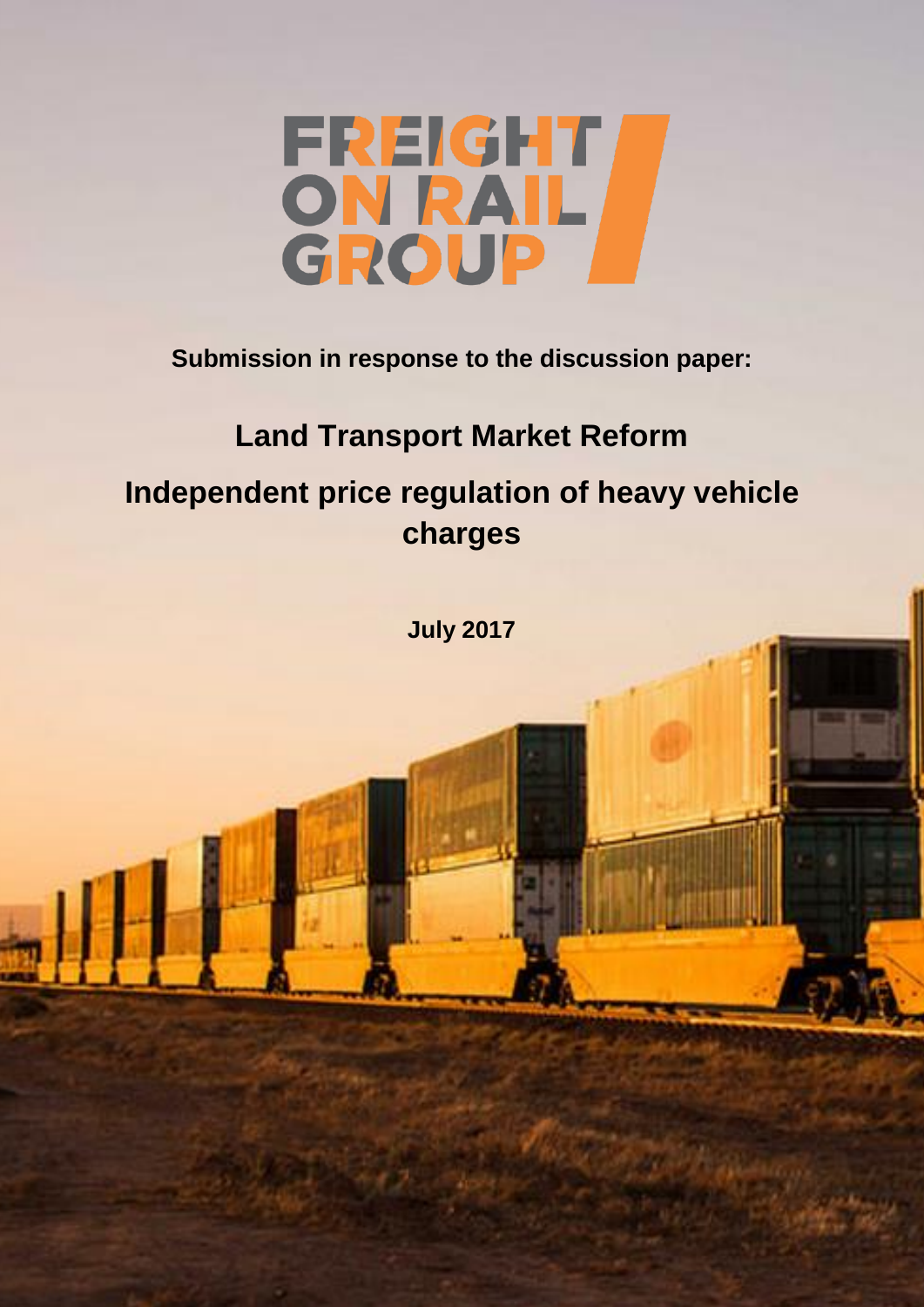This document has been prepared by the Freight on Rail Group (FORG). FORG is a rail freight focussed industry group established to engage with Government and key stakeholders on major public policy issues. It consists of the seven major rail freight businesses in Australia:

## **Aurizon**

Aurizon has rail and road-based freight and infrastructure operations across Australia. Aurizon operates above-rail freight services from Cairns through to Perth, and manages the Central Queensland Coal Network made up of approximately 2,670km of heavy haul rail infrastructure.

## **Australian Rail Track Corporation (ARTC)**

ARTC has responsibility for the management of over 8,500 route kilometres of standard gauge interstate track across Australia. ARTC also manages the Hunter Valley coal rail network, and other regional rail links.

## **Arc Infrastructure**

Arc Infrastructure (formerly Brookfield Rail) manages and operates a 5,500 kilometre open access, multi-user rail freight network extending throughout the southern half of Western Australia, providing access for intermodal, iron ore, grain, alumina and various other bulk commodities.

## **Genesee & Wyoming**

G&W is a global vertically integrated rail freight company with a large Australian presence in SA, NT, Victoria and NSW. G&W owns nearly 5,000 kilometres of track in SA and NT, including the 2,200-km Tarcoola-to-Darwin railway.

#### **Pacific National**

Pacific National is one of the largest providers of rail freight services in Australia, providing intermodal, coal and bulk rail haulage services throughout Australia.

#### **Qube**

Qube is Australia's largest integrated provider of import and export logistics services. It offers a broad range of logistics services with a national footprint and a primary focus on markets involved in international trade in both the bulk and container markets.

## **SCT Logistics**

SCT is a national, multi-modal transport and logistics company. It operates its own intermodal rail services from the eastern States to Perth, while also providing bulk rail haulage services. It has facilities in Brisbane, Sydney, Parkes, Melbourne, Adelaide and Perth.

#### **Key contacts for this document:**

| Aurizon:          | Patrick Coleman, Principal Policy Adviser<br>07 3019 7747, Patrick.Coleman@aurizon.com.au        |
|-------------------|--------------------------------------------------------------------------------------------------|
| ARTC:             | Adrian Teaha, Manager Industry Policy & Strategy<br>08 8217 4397, ATeaha@ARTC.com.au             |
| Pacific National: | Stuart Ronan, Manager Access and Regulation<br>02 8484 8056, stuart_ronan@pacificnational.com.au |













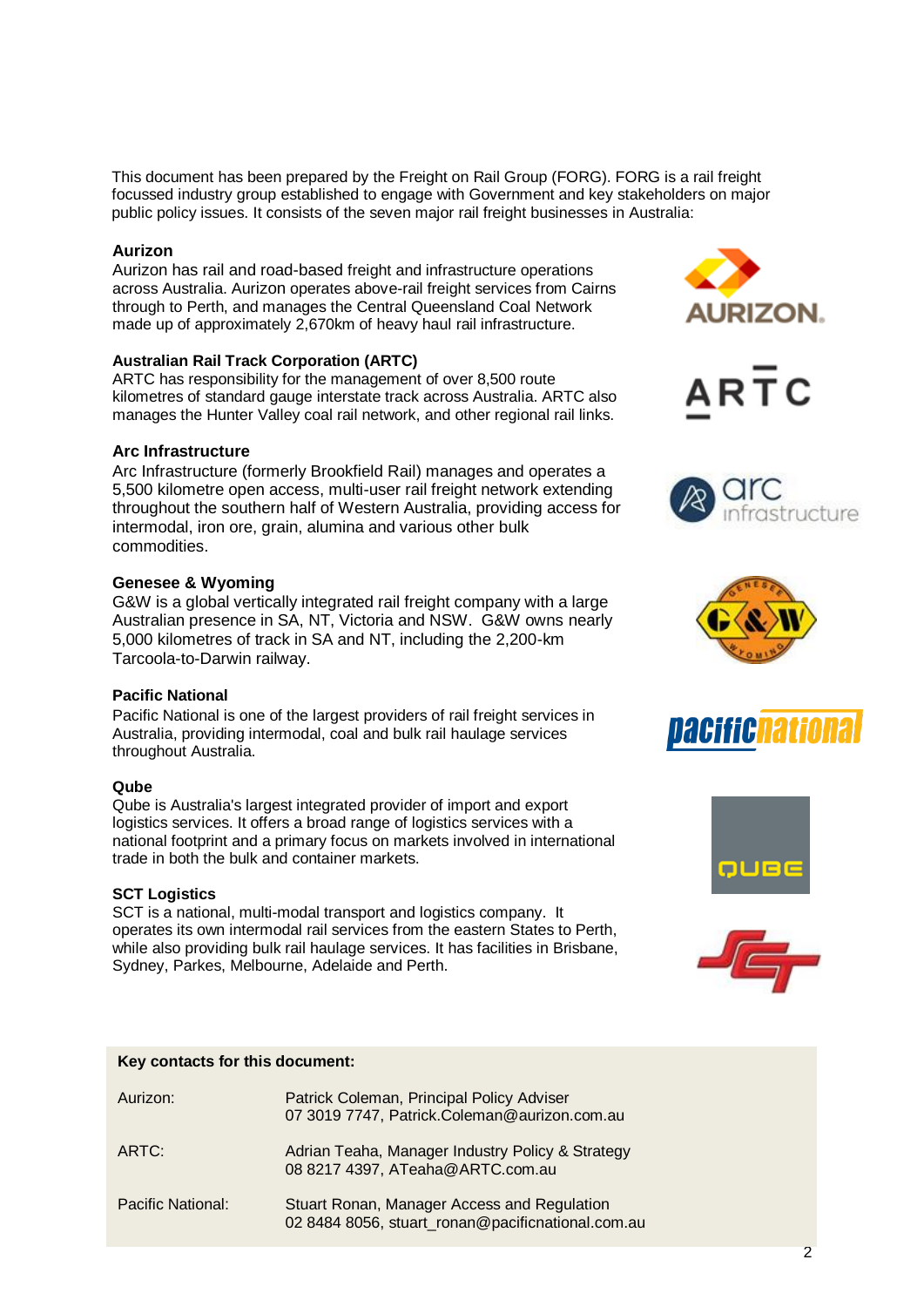# **1. Executive Summary**

The Freight on Rail Group (FORG) welcomes the Commonwealth's consideration of options for the independent price regulation of heavy vehicles which will in turn be an important component of land transport market reform. We appreciate the opportunity to make this submission in response to the *Land Transport Market Reform: Independent price regulation of heavy vehicle charges* Discussion Paper.

The freight rail industry position on heavy vehicle road user charges is that the different infrastructure pricing frameworks that apply to heavy road vehicles when compared to rail freight operators carrying the same or similar intermodal and general freight impacts on the efficiency of the land freight transport network.

Under current infrastructure pricing frameworks rail freight operators are directly charged for access to rail infrastructure, with prices generally determined using a building block regulatory model.

In contrast, heavy road vehicles are charged for road access through fuel excise and registration charges using an historical cash accounting cost base.

#### **FORG supports reform of land transport infrastructure provision by moving heavy vehicle access to independent economic regulation.**

Reforming heavy vehicle pricing and investment in infrastructure should be focused on introducing direct user charges that are based on clear economic principles and properly reflect the use of road infrastructure by each heavy vehicle and the costs that they impose.

These costs include the provision of the infrastructure (recognising this should be apportioned between heavy and light vehicles), the maintenance of roads and the provision of supporting services. The current indirect charges for heavy vehicles results in significant economic distortions that impede the productivity of land freight transport.

FORG also believes that it is important to ensure consistency across land transport modes and therefore heavy vehicle road user charges should be determined in a manner consistent with the freight rail user charges. FORG proposes that the pricing reform for heavy vehicles should involve the implementation of direct user charges, with prices determined using a building block model (being the model generally used for rail access regulation). This model would be implemented and overseen be an independent expert economic regulator.

Reforming heavy vehicle pricing through direct user-charging and introducing consistency with rail freight would deliver significant economic benefits. In particular, the implementation of this reform would:

- Increase land transport productivity from more efficient road infrastructure provision and use;
- Improve the productivity of land transport and logistics supply chains by introducing a pricing framework that is cost-reflective across those networks; and
- Enabling competitive neutrality in relation to the pricing of infrastructure access for the road and rail freight industries carrying intermodal and general freight, consistent with competition policy principles.

Improving the productivity of land freight transport and logistics services would benefit freight customers across a wide range of industries.

A key step to achieving these outcomes is for the same body to regulate infrastructure pricing.

**The Australian Competition and Consumer Commission (ACCC) currently regulates infrastructure access pricing for freight rail on the interstate rail network. Consistent with the arrangement for rail freight, FORG supports the ACCC becoming the independent price regulator for heavy vehicle charges.**

A single regulator, such as the ACCC, will help to realise the economic benefits listed above.

Given the significance of its role, the regulator needs to be held accountable for its performance in terms of outcomes. The regulator should be provided with as much clarity as possible about its role,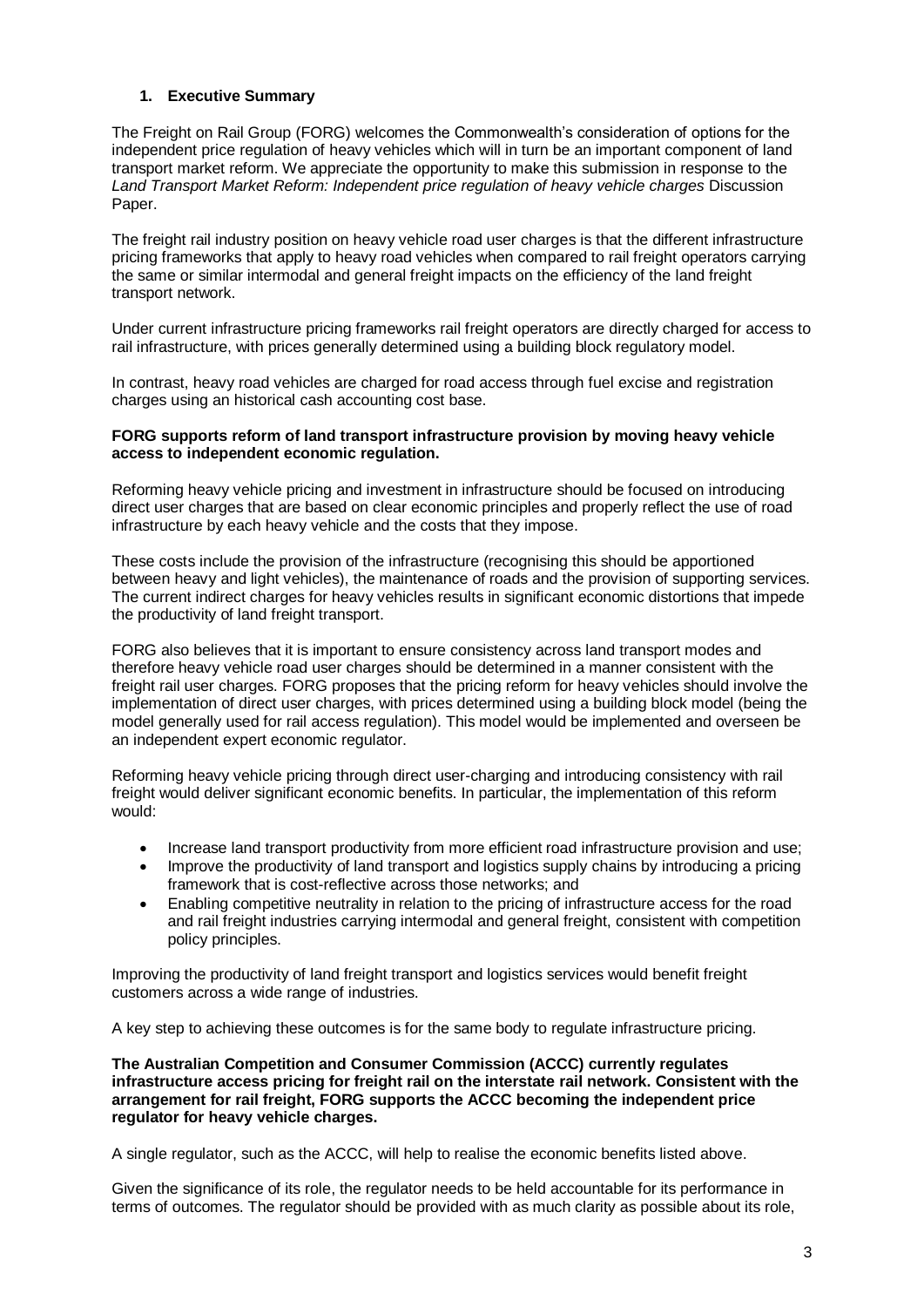and the framework should include appropriate mechanisms to evaluate the performance of the regulator.

It will also be important that the transition to independent price regulation should avoid large price changes in the short term.

FORG also notes that DIRD has previously expressed a strong desire to develop a market based road transport system by building on existing experience and practice rather than creating an approach that is unique to roads.

FORG believes that most issues in economic regulation have precedents in other industries that can be applied to roads generally and, heavy vehicles specifically, and encourages DIRD to borrow from existing practice as much as possible.

The independent economic regulation of heavy vehicles will also help to inform wider land transport market reform for light vehicles. Therefore, another reason for the introduction of independent price regulation is to enable initial work being undertaken on wider reforms to benefit from heavy vehicle reform.

Finally, moving to independent economic regulation raises a large range of scheme design issues. The discussion paper refers to some of these issues and implies possible directions that may be taken. This submission has not attempted to address these detailed questions. It is understood that there will be future opportunities to comment on scheme design and this submission should not be taken to accept or endorse the detailed aspects of a future heavy vehicle economic regulation scheme.

## **2. Comments on the Discussion Paper**

#### *2.1 General Comments*

The Discussion Paper (page 4) makes numerous observations about the heavy vehicle road charging process, including:

- The current system "is not working well" and results in a "price agreed through political negotiation";
- An independent price regulator would be a fairer and more transparent way to set prices which recover the costs of roads and is "an important element of a better system to set and collect the heavy vehicle user charge".

FORG agrees with observations about the current system and the need for an independent regulator.

The Discussion Paper (page 5) notes that in the short term, heavy vehicle charges would continue to be collected through the existing mechanisms (road user charge based on the fuel tax and registration charges) and the new regulator would have responsibility for setting the level of these charges. FORG is concerned that this does not address the root cause of the road user charge issue in that the cost base and pricing mechanisms are not consistent with good economic principles.

Reform of the detailed pricing framework is needed as well as reform of regulatory administration and FORG encourages the broader reform of heavy vehicle road access pricing to be progressed as quickly as is practically possible.

FORG recognises that there is a case for a transition to pricing reform based on a building block regulatory model to assist with the adjustment to a new system by the industry. FORG proposes that a transition pricing framework should be subject to a clear timeframe and combined with an objective to support the eventual introduction of pricing consistent with other industries that rely on access to and the use of infrastructure, particularly the rail freight transport industry.

# *2.2 Scheme design*

The discussion paper alludes to and implies possible approaches to design of the future regulatory scheme. The details of a future economic regulation scheme for heavy vehicles specifically, or roads generally, will raise a large number of detailed questions which will potentially have a major impact on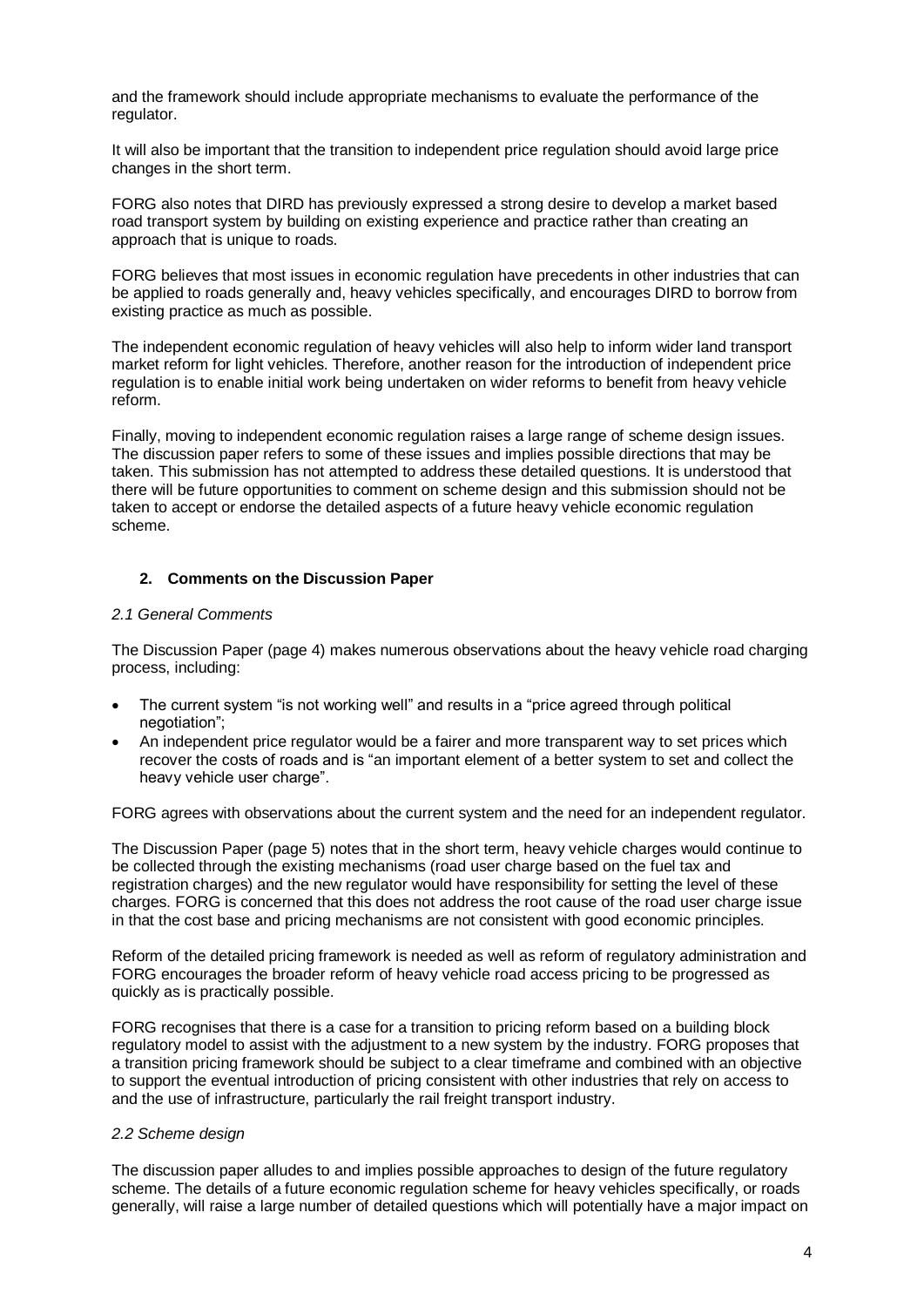the ultimate outcomes. This submission has not attempted to address these scheme design questions.

It is understood that there will be future opportunities to comment on scheme design and this submission should not be taken to accept or endorse detailed aspects of a future heavy vehicle economic regulation scheme.

The detailed framework that is developed will be pivotal to meeting the aims of wider pricing and investment reform, including the more efficient provision and improvement of land transport infrastructure and increased productivity in freight transport and logistics services.

## *2.3 Independent price regulator*

The Discussion Paper (pages 8-9) recognises that an independent price regulator should, ideally, have the capacity to regulate across substitutable transport modes. This position is supported by FORG.

# **3. Issues for Consideration Raised in the Discussion Paper**

The questions contained in the "Issues for Consideration" section of the Discussion Paper are addressed below.

## *Transition*

*Do you have any comments, concerns or observations in relation to the transition from the current process to independent price regulation?*

FORG would support a quick transition from the current arrangements involving non-binding recommendations made by the National Transport Commission (NTC), to the new independent regulator. We note that the NTC is not a regulator and is not independent.

For the reasons outlined in this submission, we believe the independent price regulator for heavy vehicles should be the ACCC. A transition to an existing independent regulator with resources and proven competency should minimise the need for any extended transition period. Ideally the transition could commence in advance of legislation, with, if necessary, the ACCC substituting for the NTC under existing arrangements. This would also allow the ACCC to build up its sector specific knowledge in advance of the new arrangements fully taking effect.

FORG recognises that the transition to independent price regulation should avoid large price changes in the short term.

Furthermore, the regulator needs to be held accountable for its performance in terms of outcomes. The framework for independent price regulation should include appropriate mechanisms to evaluate the performance of the regulator.

#### *Level of independence*

*What do you understand independent to mean? Do the options presented in the paper accord with that understanding?*

An independent regulator should be free from political influence and independent from various government departmental decisions relating to broader transport and infrastructure policy. To the extent that the Discussion Paper appears to be suggesting that government might agree the pricing principles, this would appear to be inconsistent with the regulator being independent.

An independent regulator should be restricted to decisions relating to price regulation and economic regulation. Issues such as safety, licencing of vehicles and drivers etc. should be managed by other regulators and/or government bodies.

At the same time, the independent regulator should be provided with as much clarity as possible about its role. The focus of the regulator should be on the development and the application of clear principles and rules.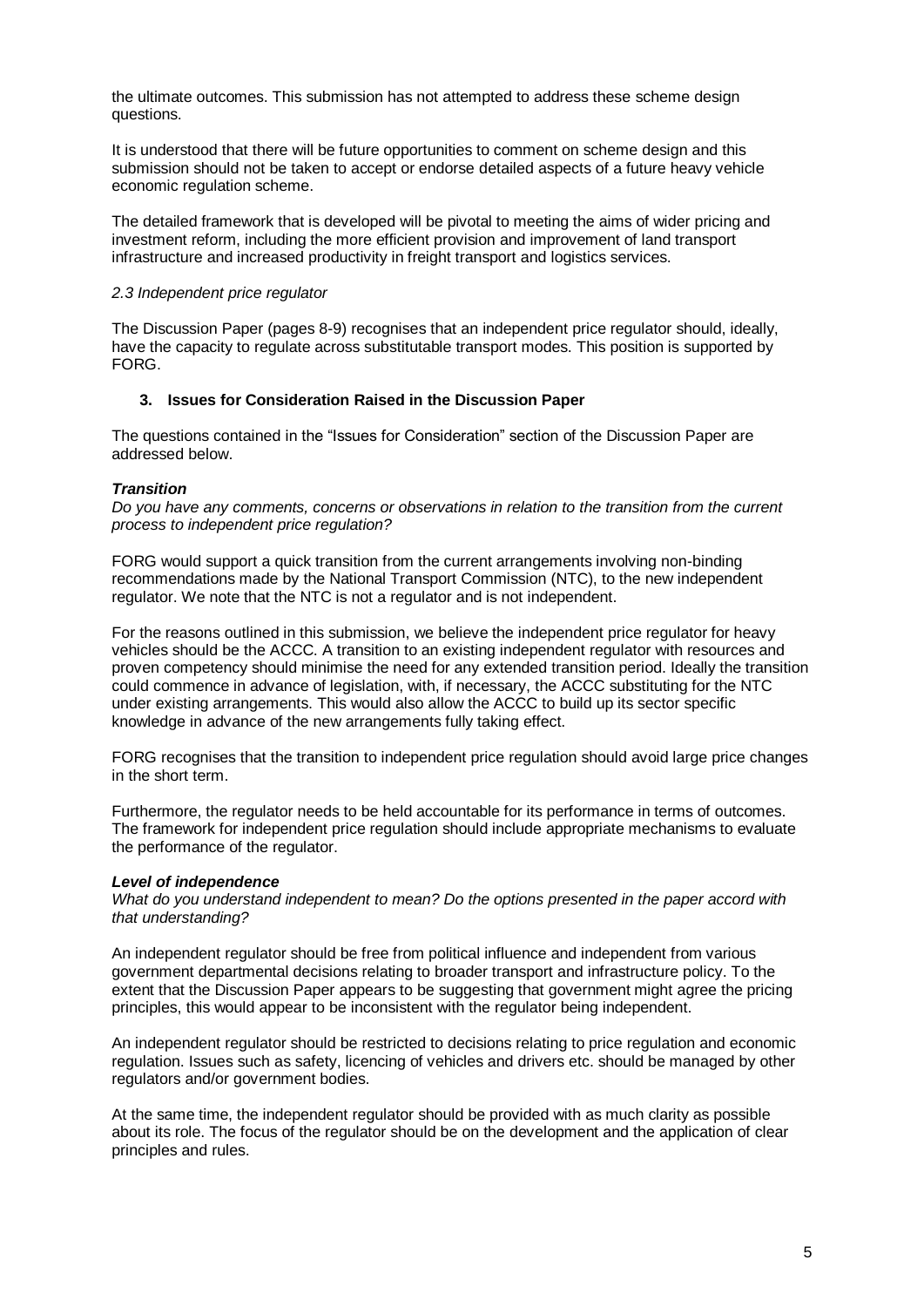## *Review and appeals process*

*In the short term, while the price regulator would only be regulating prices for heavy vehicle charges, could user concerns be adequately addressed through regulatory rules or is an appeal process needed?*

In relation to appeal processes, FORG believes that administrative appeals are likely to be sufficient where the road agencies remain government owned and the regulator has limited discretion with regard to its role and decisions.

## *National or state-based regulator*

*How important is a nationally consistent approach to the regulation of heavy vehicle charges?* 

FORG supports a national approach to enable improved productivity of the land freight transport network and the transport and logistics services it enables, and to ensure consistency and efficiency across supply chains.

In 2013, the Federal and State Governments agreed to a National Land Freight Strategy. This strategy emphasises the delivery of a *"streamlined, integrated and multi-modal"* land transport and logistics system. The objective of the strategy is to *"improve the efficiency of freight movements across infrastructure networks, minimise the negative impacts associated with such freight movements and influence policy making relevant to the movement of freight"*. <sup>1</sup> Furthermore, the strategy's long term outcomes include:

*"an efficient, productive and competitive national land freight system";* and

Ensuring that *"policies affecting land freight are aligned and coherent across governments".*

FORG endorses these objectives and regards a national approach to independent price regulation as contributing to their achievement.

## *'Purpose built' or 'multi-industry' regulator*

*What do you consider more important for establishing an independent price regulator for heavy vehicle charges, organisational capacity in economic regulation or industry specific expertise?* 

FORG believes that organisational expertise and capacity in economic regulation and industry specific expertise are not mutually exclusive and ideally an independent regulator should have both. For example, the ACCC is a multi-industry regulator that has developed expertise in the specific industries it regulates.

In relation to heavy vehicle road pricing, industry expertise is important but FORG believes that depth in the ability to apply complex economic concepts in a practical manner will underpin the success of reform. There will be many organisations involved in the process that will be able to identify areas where proposed approaches do not sit well with the practicalities of the road freight sector, but it is vital that the independent regulator has the capability to consistently focus on and engage in the application of economic principles.

## *What would be your preferred option for establishing an independent price regulator for heavy vehicle charges?*

FORG's preferred option is for a national independent price regulator with organisational capacity in economic regulation. FORG does not support the ongoing involvement of the NTC in road pricing regulation following the transition period because the NTC is not an independent regulator.

#### *Separation of price development and price regulation functions*

-

*Does there need to be a structural separation in the roles of price development and price regulation*?

The process of price development and price or economic regulation is a very important element of the overall design of the scheme. FORG believes that it is difficult to comment on this element of scheme design in the absence of greater detail on the overall proposal, in particular the development of overarching principles.

<sup>1</sup> *National Land Freight Strategy: A place for freight*, Standing Council on Transport and Infrastructure, 2013, p.1.

<sup>2</sup> *National Land Freight Strategy: A place for freight*, Standing Council on Transport and Infrastructure, 2013, p.1.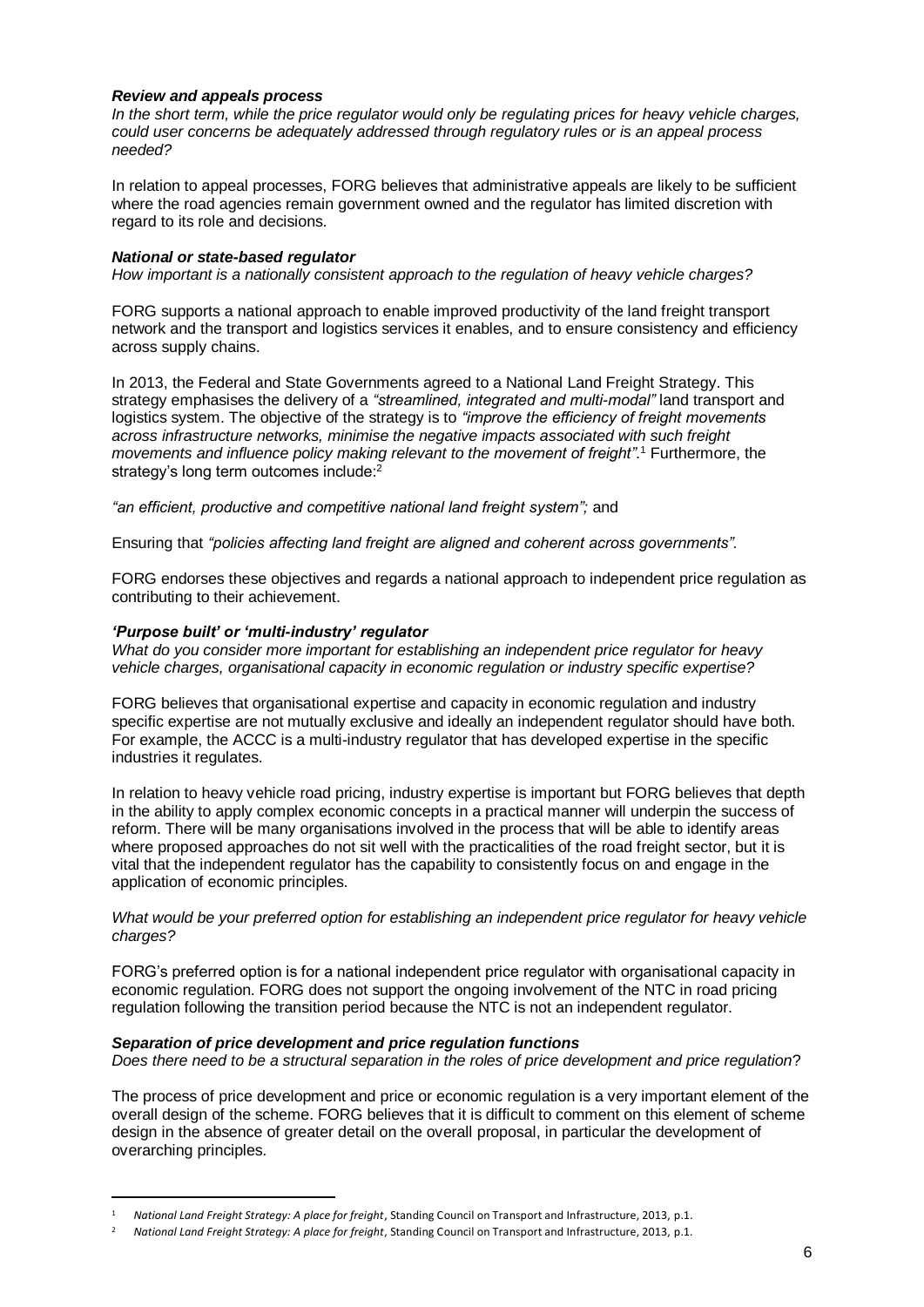As discussed above, we have taken the approach in this paper of not seeking to comment on detailed aspects of scheme design. We look forward to being able to offer comments on this issue as the land transport market reform process progresses.

# *Functions of an economic regulator*

*Are the functions of the economic regulator, as discussed in this paper at Table 1, appropriate in the heavy vehicle sector? What should/shouldn't an economic regulator do?* 

The functions of an economic regulator, as outlined in Table 1 of the Discussion Paper (page 5) are generally appropriate.

## *Appropriate regulatory and governance mechanisms*

*Is a model law the best approach for bringing governments under the same regulatory model?*

FORG understands that the model legislation approach is sometimes used in the regulation of infrastructure, however FORG prefers a "national applied law legislation" approach similar to the Heavy Vehicle National Law. FORG has concerns that the model legislation approach allows for variation between states and such variation could impede the aims improved consistency and productivity across all land freight transport supply chains.

## **4. Options for Establishing an Independent Price Regulator**

The Discussion paper (pages 14-16) proposes several options for the independent price regulator, including:

- the ACCC;
- the NTC; and
- State based regulators.

Of these three options FORG supports the ACCC becoming the independent price regulator for heavy vehicles. This allows for an independent and nationally consistent approach to land transport infrastructure regulation and for the ACCC to utilise its experience in economic regulation. FORG believes that the ACCC could quickly acquire specialised expertise in the heavy vehicle and roads sector while providing the basis for achieving a consistent pricing framework between heavy vehicles and the interstate rail freight network in the future.

The ACCC also has greater capabilities and experience in undertaking the detailed application of independent regulation so as to achieve price regulation and investment reform objectives for heavy vehicles.

Furthermore, the ACCC is well placed to ensure that its role appropriately adapts as the pricing model develops, including through the increased utilisation of technology.

The Office of Rail and Road in the UK represents an example of an industry regulator with both organisational capability in economic regulation and industry expertise, and a potential model for the ACCC. A model such as the UK Office and Road and Rail will be useful as a way to ensure that the Australian regulator has the expertise available to effectively provide price regulation for both road and rail infrastructure used by heavy vehicles and intermodal and general freight train operators in Australia.

FORG has concerns with the option of the NTC given that it does not have experience or capabilities in economic regulation.

FORG also has concerns with using state based regulators as pricing and economic regulators in relation to heavy vehicle road pricing due to the potential for inconsistency across jurisdictions.

## **5. The experience of other infrastructure industries and lessons learned**

The introduction of independent price regulation and other aspects of land transport market reform can benefit from the experience and lessons learned from other industries that rely on major infrastructure provision and access and use of that infrastructure.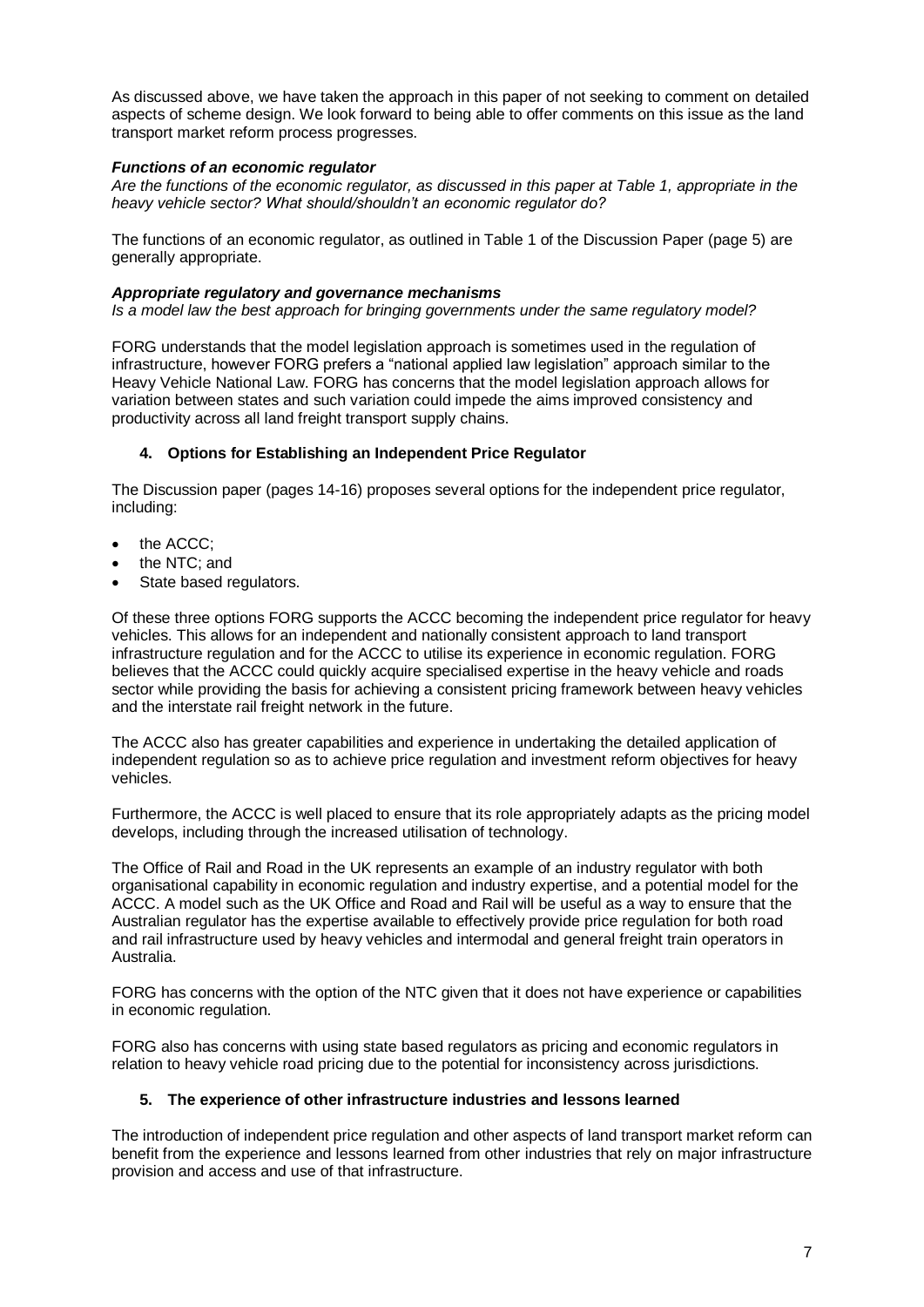An important aspect of the proposed reform should be to enable the infrastructure provider and users to develop arrangements that reflect those between providers and customers, with infrastructure provision designed to meet the current and future requirements of freight customers.

FORG suggests that consideration of the following two questions would be helpful to the successful implementation of land transport market reform.

#### **Are there lessons from the pricing frameworks for infrastructure access in the rail freight industry regarding consultation with the intermodal and general freight users of infrastructure and the effectiveness of those arrangements?**

FORG believes that a transparent and robust consultation process is an important component of any system of economic regulation of infrastructure. Commonwealth and State economic regulators of infrastructure (e.g. the ACCC) all have stakeholder consultation processes which allow users of infrastructure and other relevant stakeholders to have input into the regulatory process.

In particular, section 44ZZBD of the *Competition and Consumer Act* relates to the ACCC consultation processes. In addition to the formal processes, stakeholders (including the infrastructure owner/operator) are able to contact the regulator, raise issues and ask that the regulator consider and respond to them at any time.

The economic regulatory processes which relate to rail networks subject to access regulation under certified state or Commonwealth access regimes typically include consultation processes. Under these processes, stakeholders are often active contributors to the regulatory process. Overall FORG believes that current consultation processes as outlined are generally appropriate but there is always room for improvement.

In relation to future consultation for heavy vehicle price regulation, FORG believes that the current consultation approach used for rail networks such as the ARTC is generally appropriate for road infrastructure, but FORG recognises that such a consultation system could be expected to be developed over time in response to industry circumstances.

#### **Are there any lessons to be learned from modal shifts between gas and electricity as a result of improvements in the consistency of pricing frameworks between those industries?**

The issue of road and rail infrastructure pricing raises the issue of potential modal shift between road and rail. While road and rail are substitutes for some transport tasks they are complementary parts of the logistics chain in other transport tasks. Therefore, the issue cannot be reduced to a simple road vs rail equation but instead the issue is more nuanced as road and rail are both competitors and complementary depending on the specific transport task.

Given this complex relationship between the two transport modes, FORG believes that the economic regulation which applies to the two modes should be consistent in order to minimise the potential for allocative or productive inefficiencies arising from misaligned regulation providing perverse incentives for transport users to use the less efficient mode.

To some extent there are parallels with gas and electricity infrastructure regulation where the infrastructure is competing in some markets (for example provision of heating energy to domestic residences) but are complementary in other markets (for example the provision of gas to gas fired power stations).

In order to minimise the potential for allocative or productive inefficiencies in these markets FORG notes that the National Electricity Law and the National Gas Law are very similar and the two industries are regulated by the same regulator (the AER). FORG believes that this is a helpful precedent, and that a similar approach should be taken to road and rail infrastructure regulation with consistent regulation across the two infrastructure types and, ideally, a single regulator which regulates infrastructure access pricing for both transport modes.

Furthermore, the AER has developed tools in acquiring information from regulated utilities in a consistent manner relevant to achieving the regulatory objectives. Similar mechanisms should be developed in consultation with road agencies to ensure the consistency and relevance of information provided to the regulator.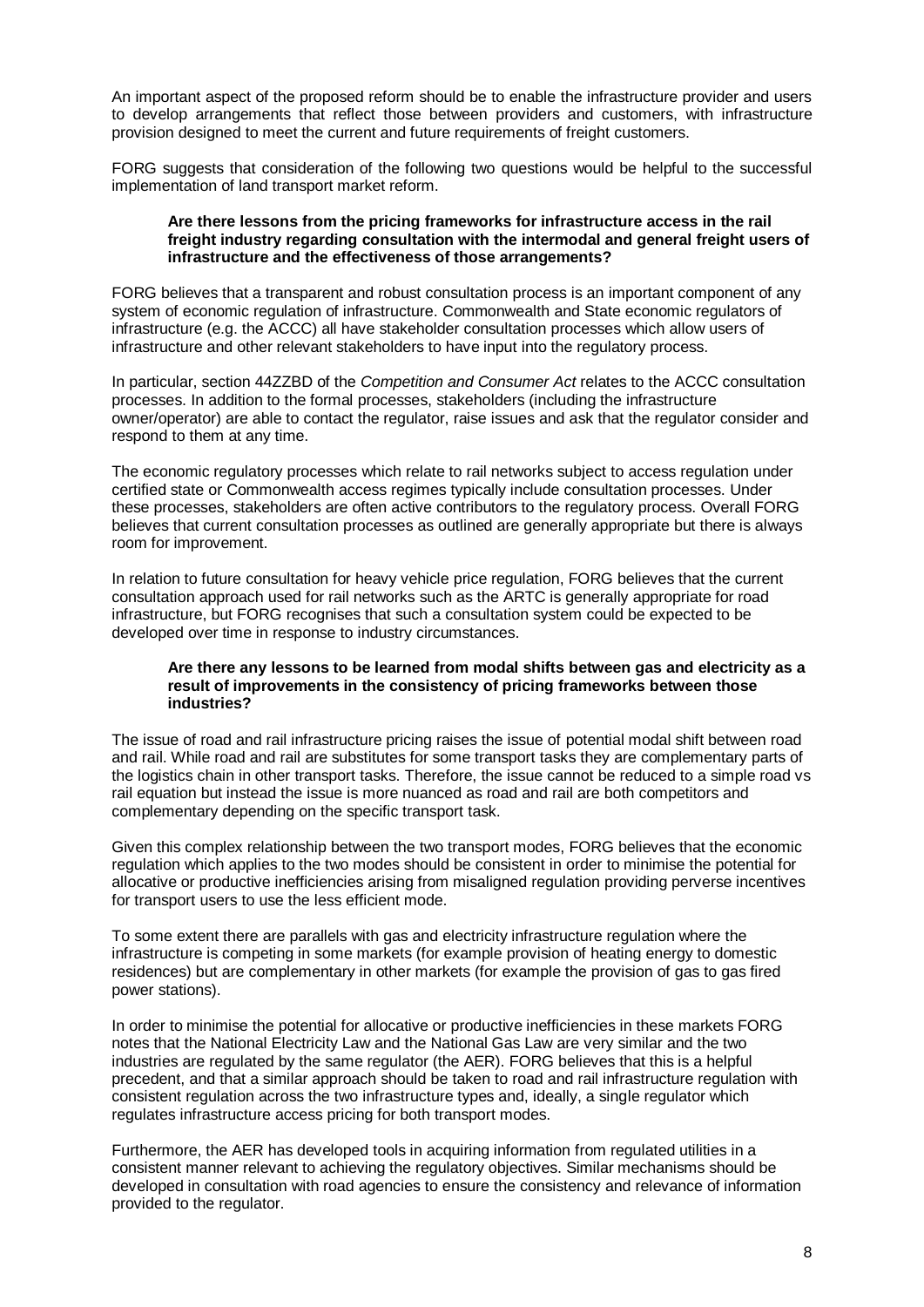# **6. Conclusion**

Substantial productivity gains could be available to the land freight transport sector if heavy vehicle pricing and investment reform is further developed and implemented. In part, this is because the introduction of a consistent pricing and infrastructure investment framework for freight carried by heavy vehicles or by intermodal and general freight rail operations would allow the respective strengths and benefits of each transport mode to be better utilised.

Improving the productivity of the land freight transport network would benefit freight customers across a wide range of industries.

FORG supports the introduction of independent economic regulation for heavy vehicles.

For the reasons outlined in this submission, FORG proposes that an established economic regulator should be given responsibility for independent price regulation of heavy vehicle charges, consistent with the regulation of interstate and long-haul rail. This would provide the basis for a consistent land transport pricing framework applying to both heavy vehicles and intermodal and general rail freight.

FORG therefore supports the ACCC becoming the independent price regulator for heavy vehicles.

This would also enable Governments to meet the timeline for the transition to the independent price regulation of heavy vehicle charges by 2017-18, as agreed by the Council of Australian Governments.